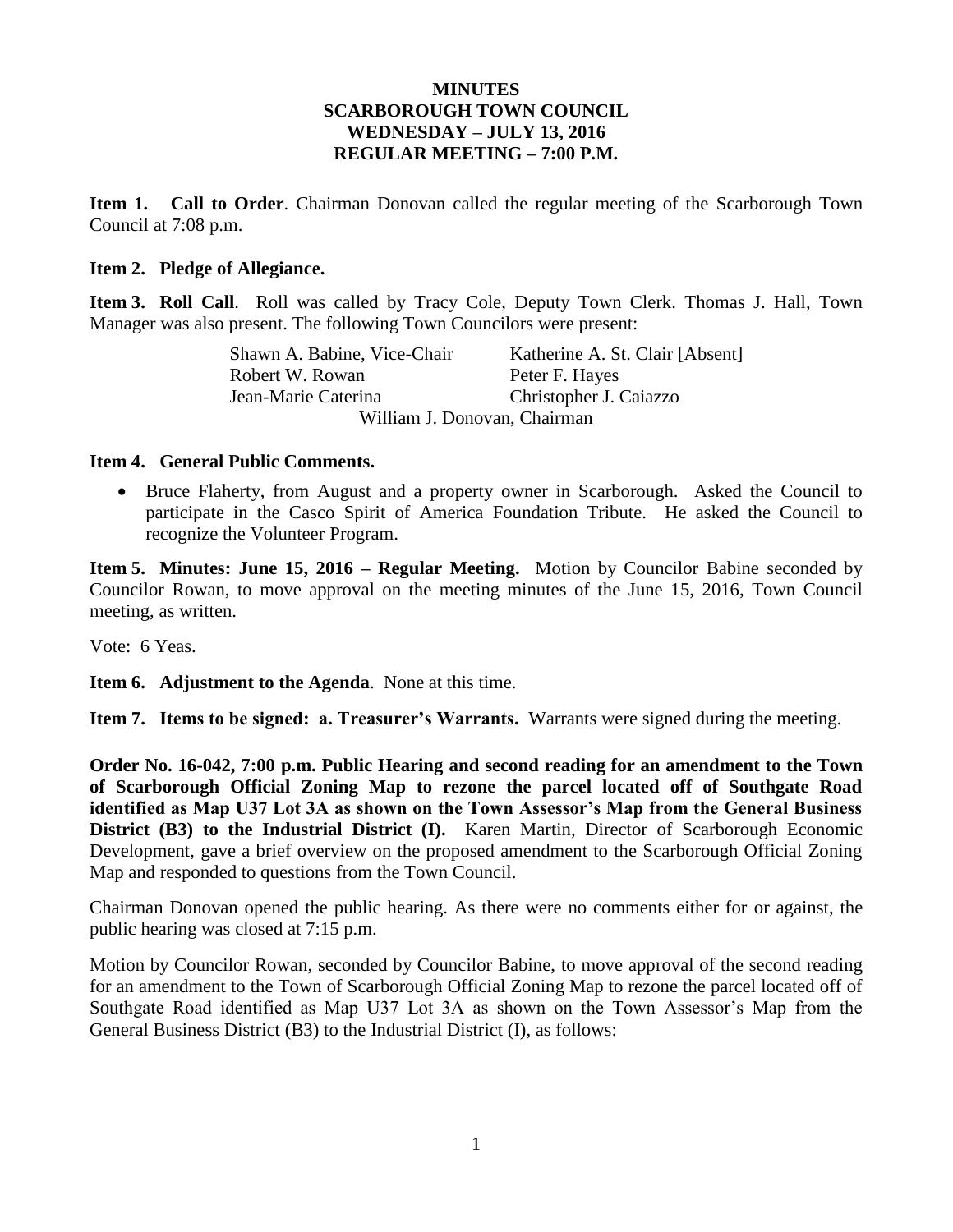

Vote: 6 Yeas.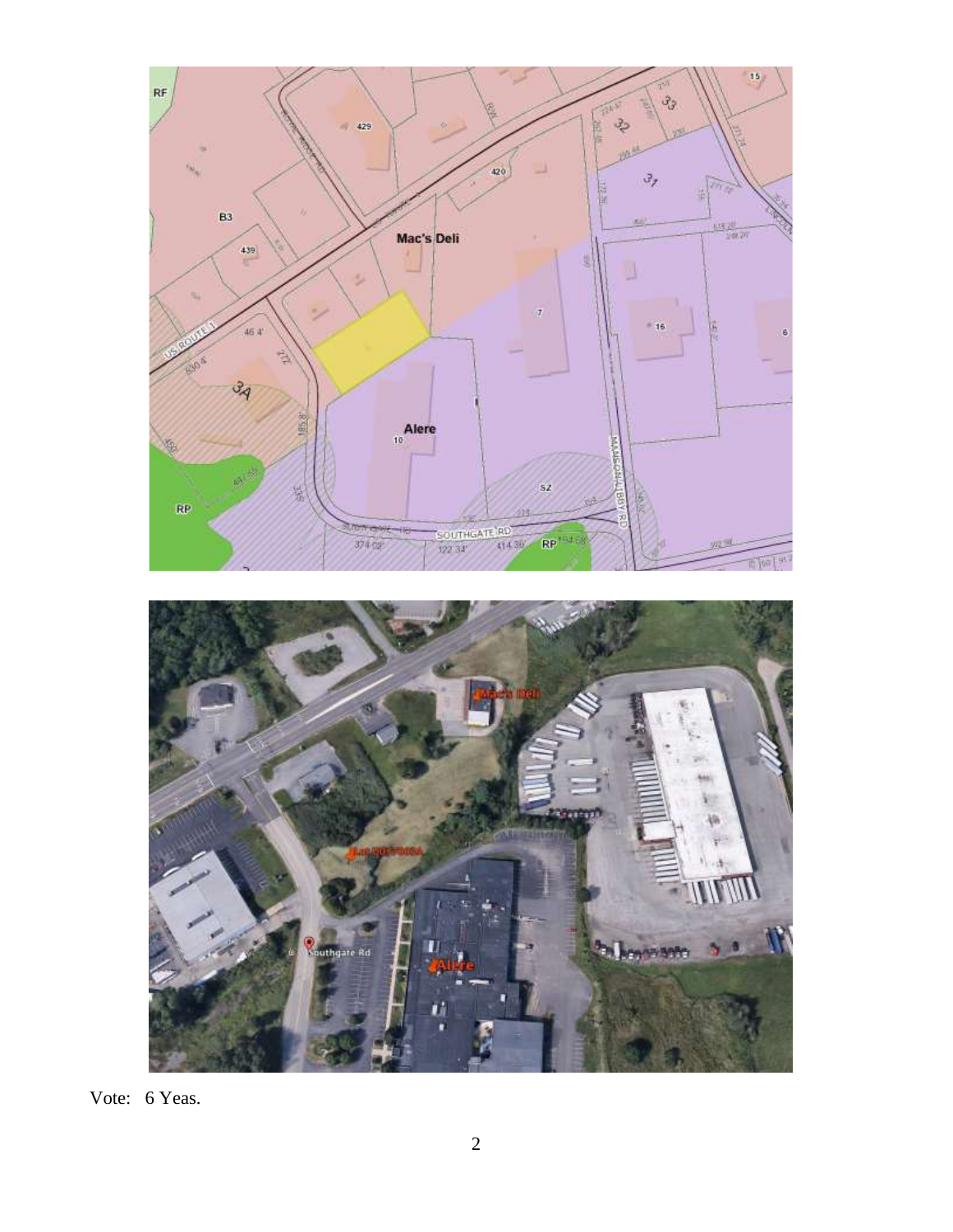**Order No. 16-043, 7:00 p.m. Public Hearing and second reading for an amendments to the Town of Scarborough Zoning Ordinance regarding multi-family housing allowances and standards in the Town's Residential Districts.** Karen Martin, Director of Scarborough Economic Development, gave a brief overview on the proposed amendment to the Scarborough Official Zoning Map and responded to questions from the Town Council.

Chairman Donovan opened the public hearing. As there were no comments either for or against, the public hearing was closed at 7:20 p.m.

Motion by Councilor Babine, seconded by Councilor Rowan, to move approval of the second reading for an amendments to the Town of Scarborough Zoning Ordinance regarding multi-family housing allowances and standards in the Town's Residential Districts, as follows:

### Proposed Amendment to the Zoning Ordinance Regarding Multi-Family Housing in the Town's Residential Zoning Districts

BE IT HEREBY ORDAINED by the Town Council of the Town of Scarborough, Maine, in Town Council assembled, that the following amendment to the Zoning Ordinance of the Town of Scarborough, Maine, be and hereby are adopted:

1. Amend SECTION XV.B. VILLAGE RESIDENTIAL 2 DISTRICT (VR2) as follows (additions are underlined; deletions are struck through):

### **C. PERMITTED USES**

- 1. Single family detached dwellings exclusive of mobile homes.
- 2. Two-family dwellings.
- 3. Multiplexes (permitted with a minimum parcel size of five (5) acres).
- 4. Townhouses limited to no more than eight (8) dwelling units per building (permitted with a minimum parcel size of five (5) acres).
- 5. Multifamily dwellings limited to a maximum building footprint of 7,500 square feet (permitted with a minimum parcel size of five (5) acres).

# **E. SPACE AND BULK REGULATIONS**

**1**. The following Space and Bulk Regulations are applicable to subdivisions reviewed by the Planning Board under the Scarborough Subdivision Ordinance after June 1, 2005:

a. Minimum lot dimensions and yard requirements:

| <b>Housing &amp; Use</b> | Lot Area     | <b>Lot Frontage</b> | Lot Width         | <b>Front Yard</b> | <b>Rear &amp; Side</b> |
|--------------------------|--------------|---------------------|-------------------|-------------------|------------------------|
| <b>Type</b>              | (square ft.) | $(f_t)$             | (f <sub>t</sub> ) | (ft.)             | Yard (ft.)             |
| single-family            | 5,000        | 30 40               | 40                |                   | 15 <sup>1</sup>        |
| two-family               | 7,500        | 50                  | 6050              |                   | 15 <sup>1</sup>        |
| multifamily,             | 15,000       | 70 75               | 8075              |                   | $15^2$                 |
| multiplex                |              |                     |                   |                   |                        |
| townhouses               | 15,000       | 70 75               | 8075              |                   |                        |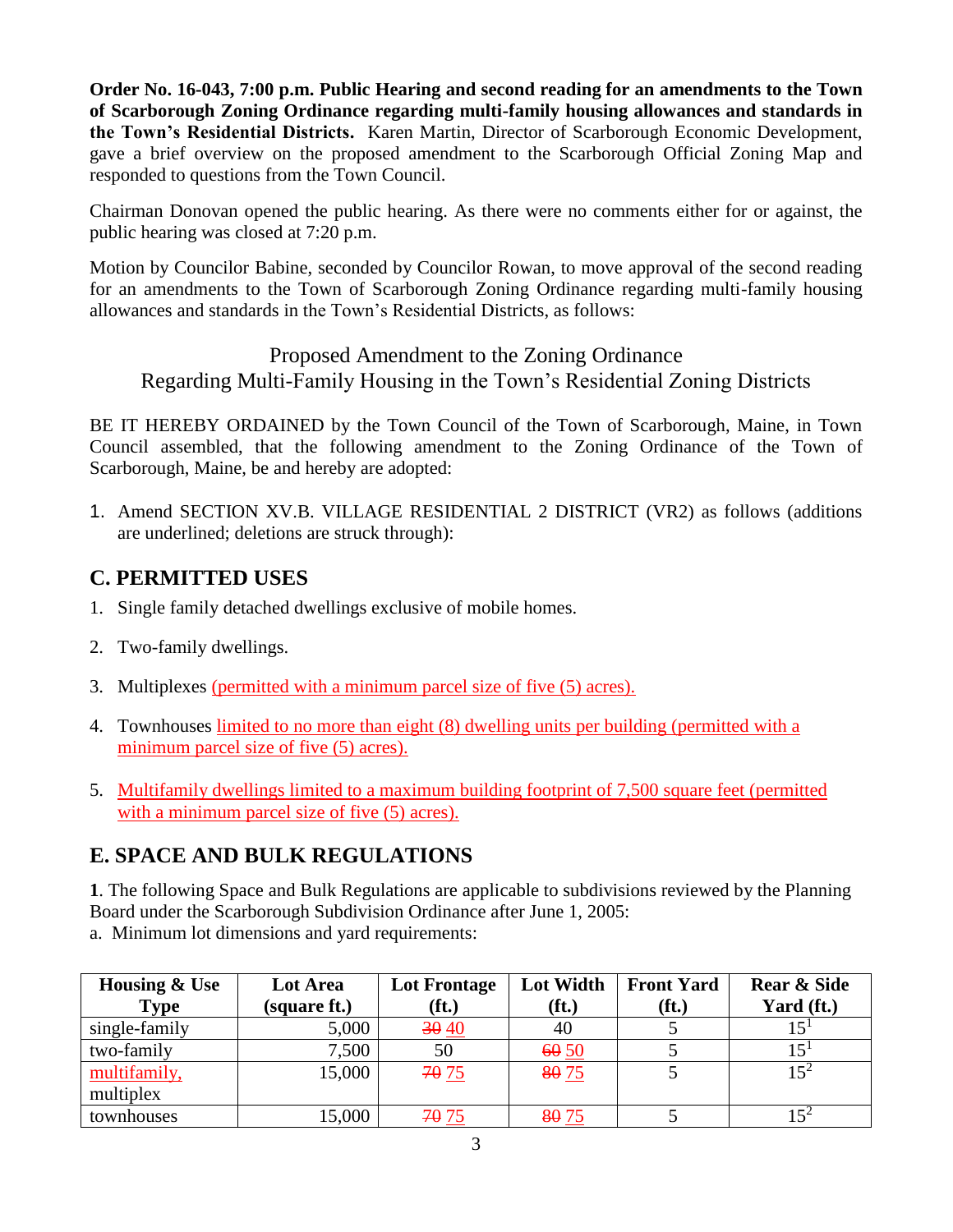| dontial-<br>max<br>⇒нuаг<br>. | $\Omega$<br>.vvv | $\neg \wedge$<br>. . | $\overline{\phantom{a}}$ |  |  |
|-------------------------------|------------------|----------------------|--------------------------|--|--|
|-------------------------------|------------------|----------------------|--------------------------|--|--|

2. Amend SECTION XV.C. VILLAGE RESIDENTIAL 4 DISTRICT (VR4) as follows (additions are underlined; deletions are struck through):

### **C. PERMITTED USES**

- **1.** Single family detached dwellings, exclusive of individual mobile homes
- **2.** Two-family dwellings
- **3.** Multiplexes (permitted with a minimum site parcel size of five (5) acres required)

**4.** Townhouses limited to no more than eight (8) dwelling units per building (permitted with a minimum site parcel size of five (5) acres required)

**5.** Multifamily dwellings limited to a maximum building footprint of 7,500 square feet (permitted with a minimum parcel size of five (5) acres).

### **E. SPACE AND BULK REGULATIONS**

1. The following Space and Bulk Regulations are applicable to developments reviewed by the Planning Board under the Scarborough Subdivision Ordinance:

| <b>Housing</b><br>$\boldsymbol{\alpha}$<br>Use $ $ Lot<br><b>Type</b> | Area<br>(square ft) | Lot<br>Frontage (ft.) | Lot<br>Width<br>(f <sub>t</sub> ) | <b>Front</b><br>Yard<br>(f <sup>t</sup> ) | Rear &<br><b>Side</b><br>Yard (ft.) |
|-----------------------------------------------------------------------|---------------------|-----------------------|-----------------------------------|-------------------------------------------|-------------------------------------|
| single-family                                                         | 5,000               | 50                    | 50                                | 5                                         | 15 <sup>1</sup>                     |
| two-family                                                            | 7,500               | 50                    | 50                                | 5                                         | 15 <sup>1</sup>                     |
| multifamily,                                                          | 15,000              | 75                    | 75                                | 5                                         | $15^{2 \& 3}$                       |
| multiplex                                                             |                     |                       |                                   |                                           |                                     |
| townhouses                                                            | 15,000              | 75                    | 75                                | 5                                         | $15^{2 \& 3}$                       |
| non-residential <sup>4</sup>                                          | 15,000              | 75                    | 75                                | 5                                         | 15                                  |

a. Minimum Lot Area, Dimensions and Yard Standards

3. Amend SECTION XVI.A. TRADITIONAL NEIGHBORHOOD DEVELOPMENT OPTION OVERLAY DISTRICT (TND) as follows (additions are underlined; deletions are struck through):

# **C. PERMITTED USES**

- 1. Any use permitted in the R-4 Residential District.
- 2. There may be 1,000 sq. ft. of floor area for retail sales, community use or a combination of the two per every 50 dwelling units within the development. The retail sales establishments shall not exceed 1,000 sq. ft. per unit of occupancy and there shall be no more than 2,000 sq. ft. of retail sales in any one building.
- 3. The retail sales, community use or other non-residential uses allowed in the R-4 Residential District may be located in a standalone building(s) or as part of a mixed use building(s) that include other non-residential or residential uses.
- 4. Multifamily dwellings limited to a maximum building footprint of 7,500 square feet.
- 5. Townhouses limited to no more than eight (8) dwelling units per building.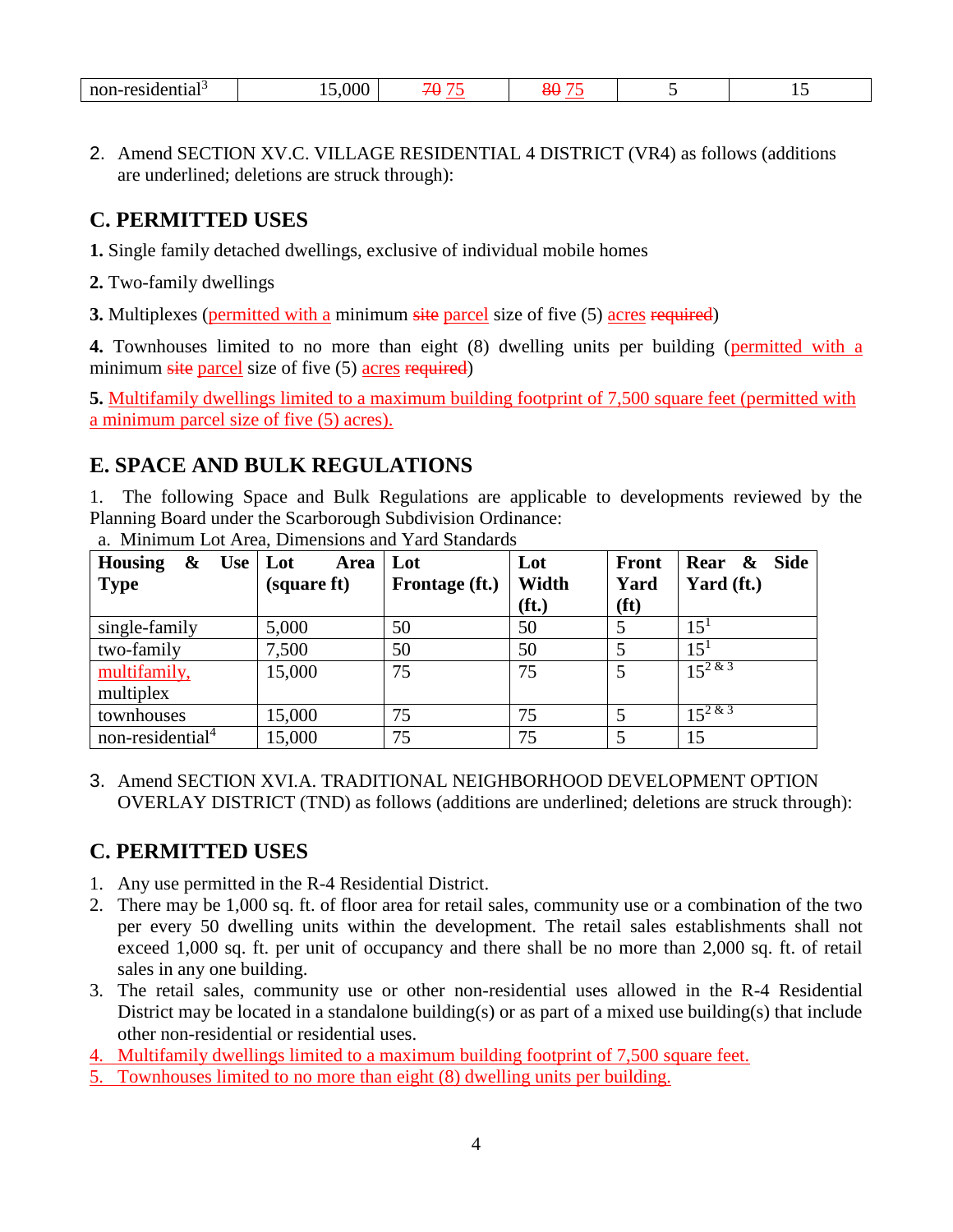4. Amend SECTION XV.A. RESIDENTIAL DISTRICT R-3 as follows (additions are underlined; deletions are struck through):

# **B. PERMITTED USES**

**5.** Multiplex (must be served by public sewer; minimum parcel size of five (5) acres) per Section VII.

6. Townhouses limited to no more than eight (8) dwelling units per building (must be served by public sewer; minimum parcel size of five (5) acres).

- 5. Amend SECTION XV.I. RESIDENTIAL DISTRICT R-4 as follows (additions are underlined; deletions are struck through):
- **5.** Multiplex (must be served by public sewer; minimum parcel size of five (5) acres) per Section VII.

6. Townhouses limited to no more than eight (8) dwelling units per building (must be served by public sewer; minimum parcel size of five (5) acres).

- 6. Amend SECTION XV.I. RESIDENTIAL DISTRICT R-4A as follows (additions are underlined; deletions are struck through):
- **8.** Multiplex (must be served by public sewer; minimum parcel size of (5) acres) per Section VII.

9. Townhouses limited to no more than eight (8) dwelling units per building (must be served by public sewer; minimum parcel size of five (5) acres).

Vote: 6 Yeas.

**OLD BUSINESS:** None at this time.

#### **NEW BUSINESS:**

**Order No. 16-048. Act on the request for a Mass Gathering Permit from Beech Ridge Speedway for a Mass Gathering Permit for the Nitro Circus, located at 70 Holmes Road scheduled for Saturday, August 27, 2016.** Mike Thurlow, Scarborough Fire Chief, gave a brief overview on this Order and responded to questions from the Council.

Motion by Councilor Babine, seconded by Councilor Caterina, to move approval on the request for a Mass Gathering Permit for the Nitro Circus, located at 70 Holmes Road scheduled for Saturday, August 27, 2016.

Vote: 6 Yeas.

**Item 8. Non Action Items**. None at this time.

#### **Item 9. Standing and Special Committee Reports and Liaison Reports.**

- Councilor Caiazzo gave a brief overview of the Fast Facts survey on teacher's salary given to him from the School Board Chairman. The Energy Committee will meet next month.
- Councilor Hayes gave a brief overview of the Senior Advisory Committee; Rules and Policy; Coastal Waters and Harbor Committee and the Shellfish Committees.
- Councilor Caterina gave a brief overview of the Conservation Committee.
- Councilor Rowan gave a brief overview of the Housing Alliance Committee and SEDCO.